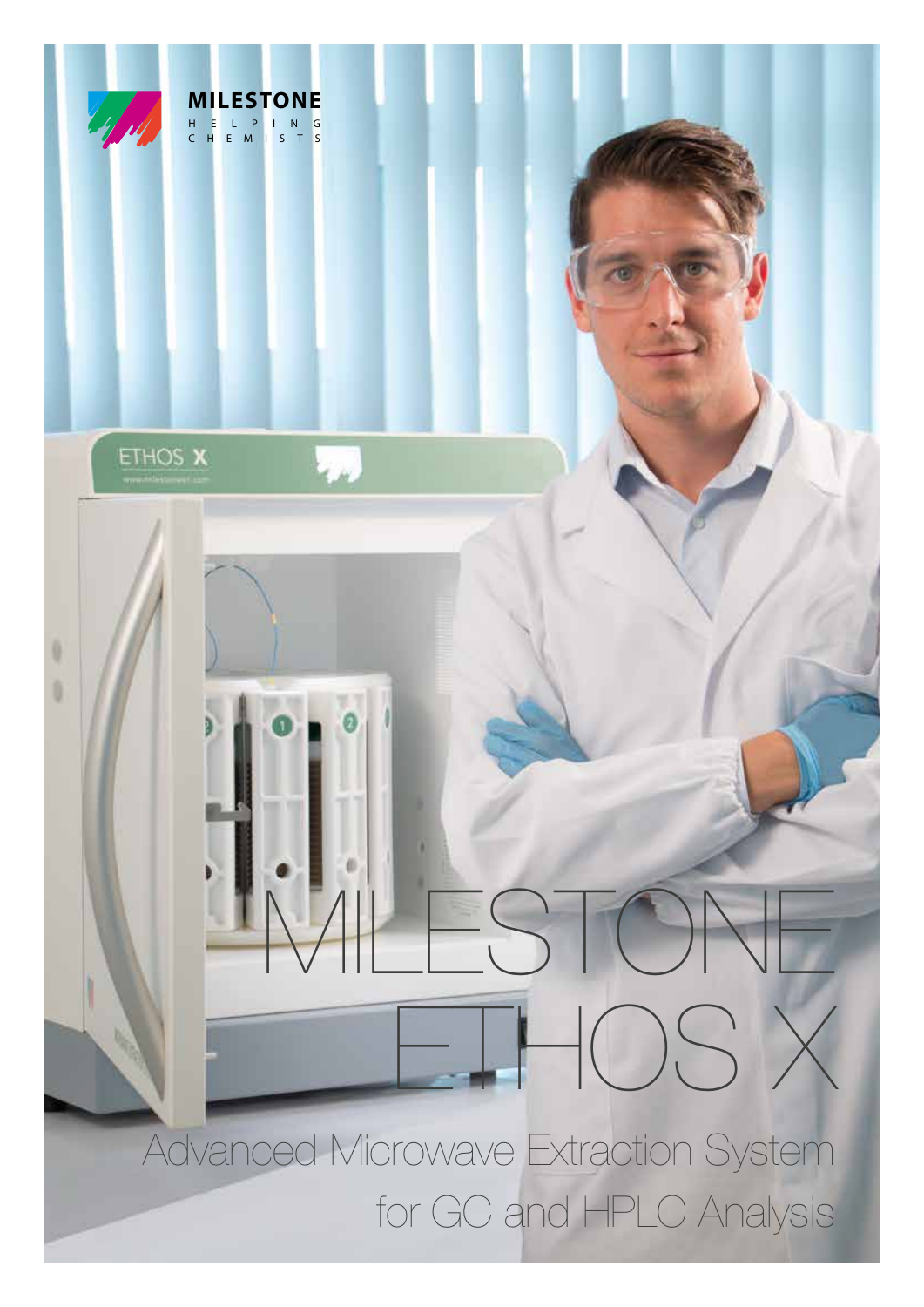



O

o

02

03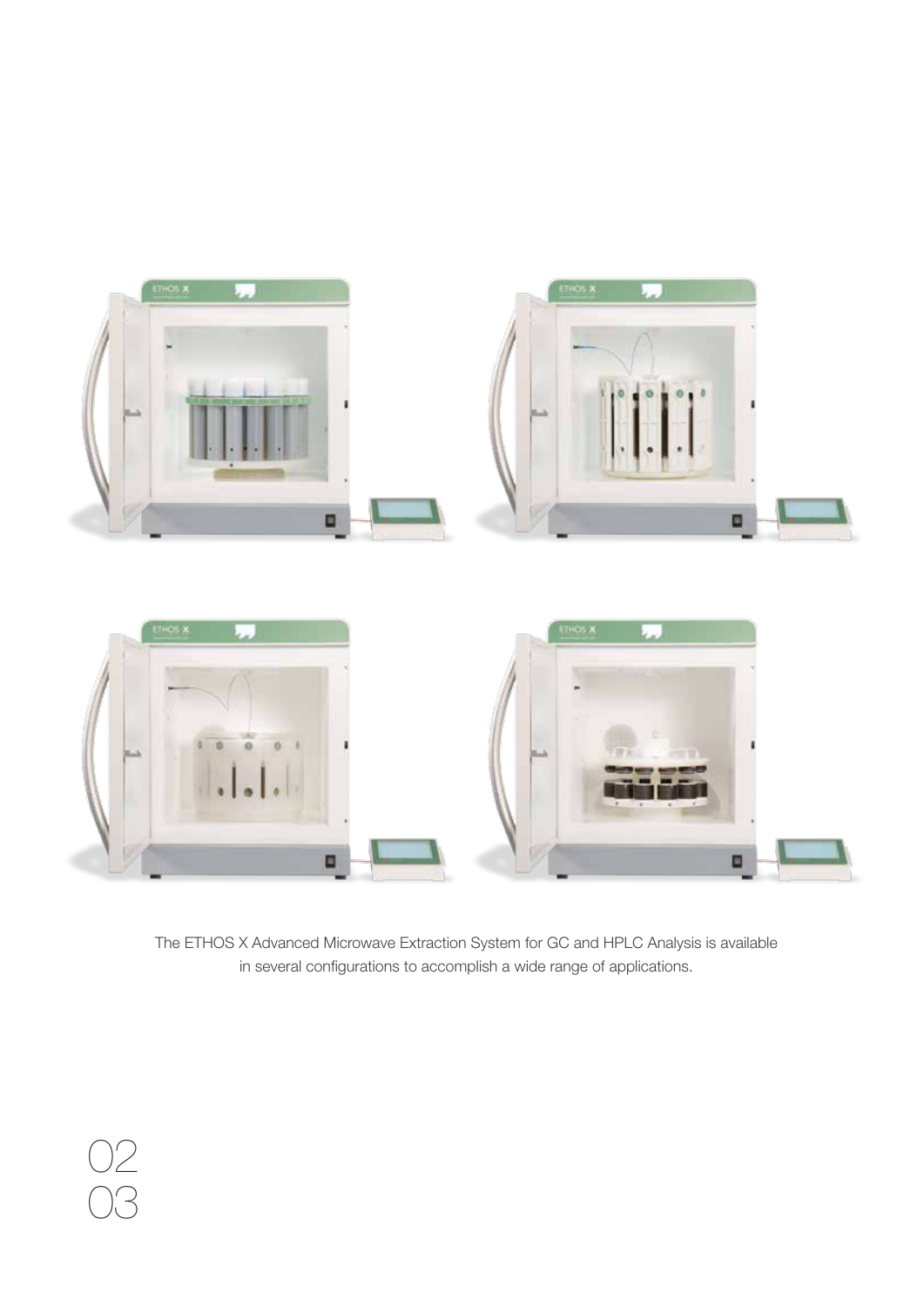# MILESTONE

HELPING CHEMISTS – Milestone has been active since 1988 in the field of microwave sample preparation. With over 20000 instruments installed worldwide, we are the acknowledged industry leader in microwave technology. Milestone vision is to help chemists by providing the most technologically advanced instrumentation for research and quality control. Our products offer a wide range of applications, such as microwave acid digestion, solvent extraction, synthesis and ashing. Furthermore we manufacture products for acid purification and direct mercury determination in solid, liquid and gas samples. We offer our customers the highest level of application support, building up over the years a relationship based on trust and commitment.

#### ETHOS X Advanced Microwave Extraction System for GC and HPLC Analysis

Samples submitted for GC and HPLC analysis require pre-treatment. The fundamental step in sample pretreatment is the extraction of the compounds of interest from the sample matrix. This is the least evolved -many people still use the Soxhlet method invented in 1879-, most error-prone step in the overall analytical procedure.

The use of microwave energy to accelerate solvent extraction procedures was first described by Ganzler et al. in 1984. These researchers used polar, microwave absorbing solvents or mixtures to extract crude fat from food and pesticides from soil matrices. Microwave extraction rates were found to be significantly faster, with recoveries comparable or superior to traditional Soxhlet extraction, and with a substantial reduction of the amount of solvent required.

The new Milestone ETHOS X is an advanced microwave extraction system offering the best technology currently available for GC, GC-MS and HPLC sample preparation.

- High sample throughput
- Low running cost
- Effectiveness and Consistency
- Simplicity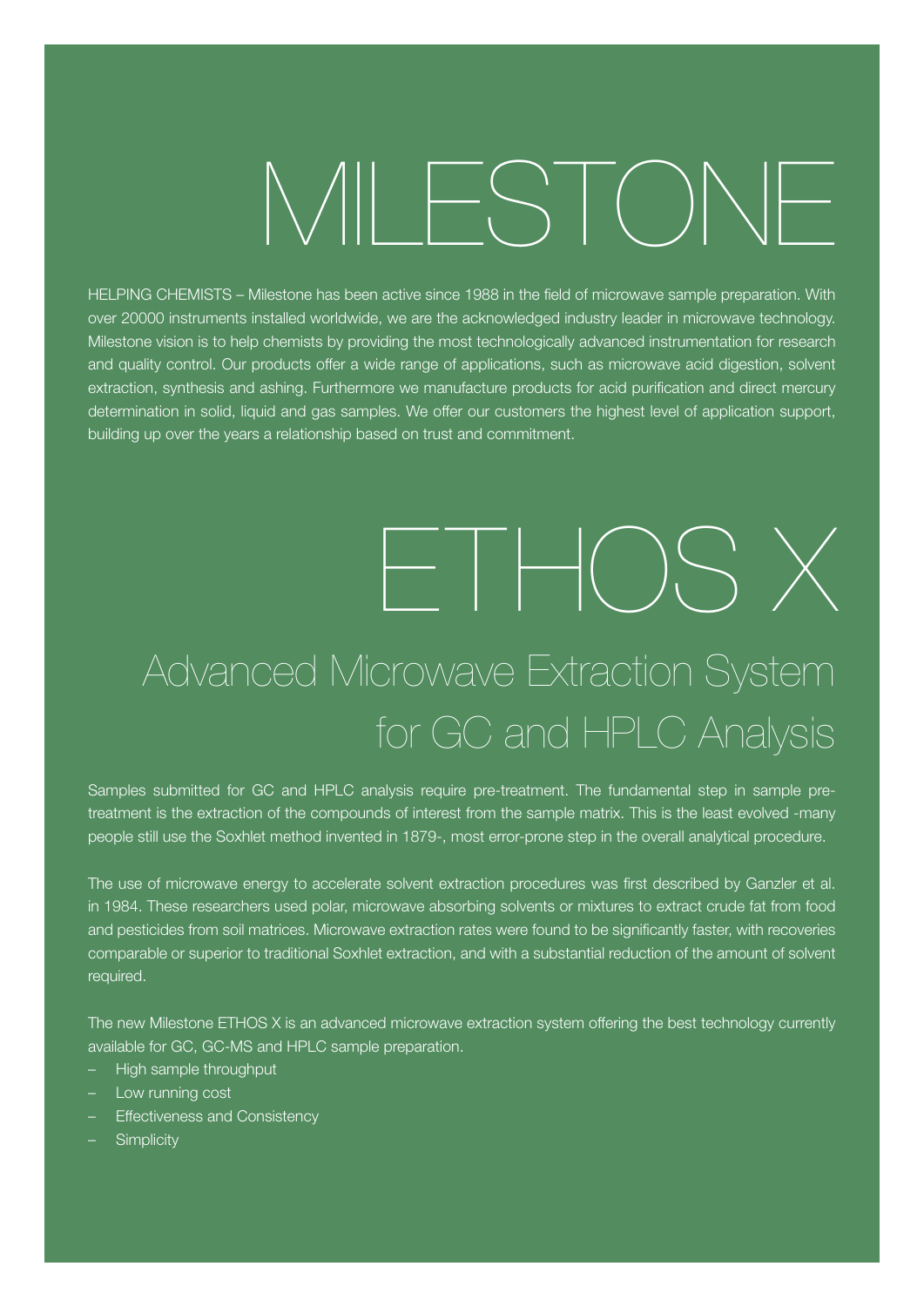## FAST EASY EFFECTIVE CONSISTENT ECONOMICAL



The applications of the ETHOS X include microwave extraction in the environmental, pharmaceutical, food and feed, and polymer fields.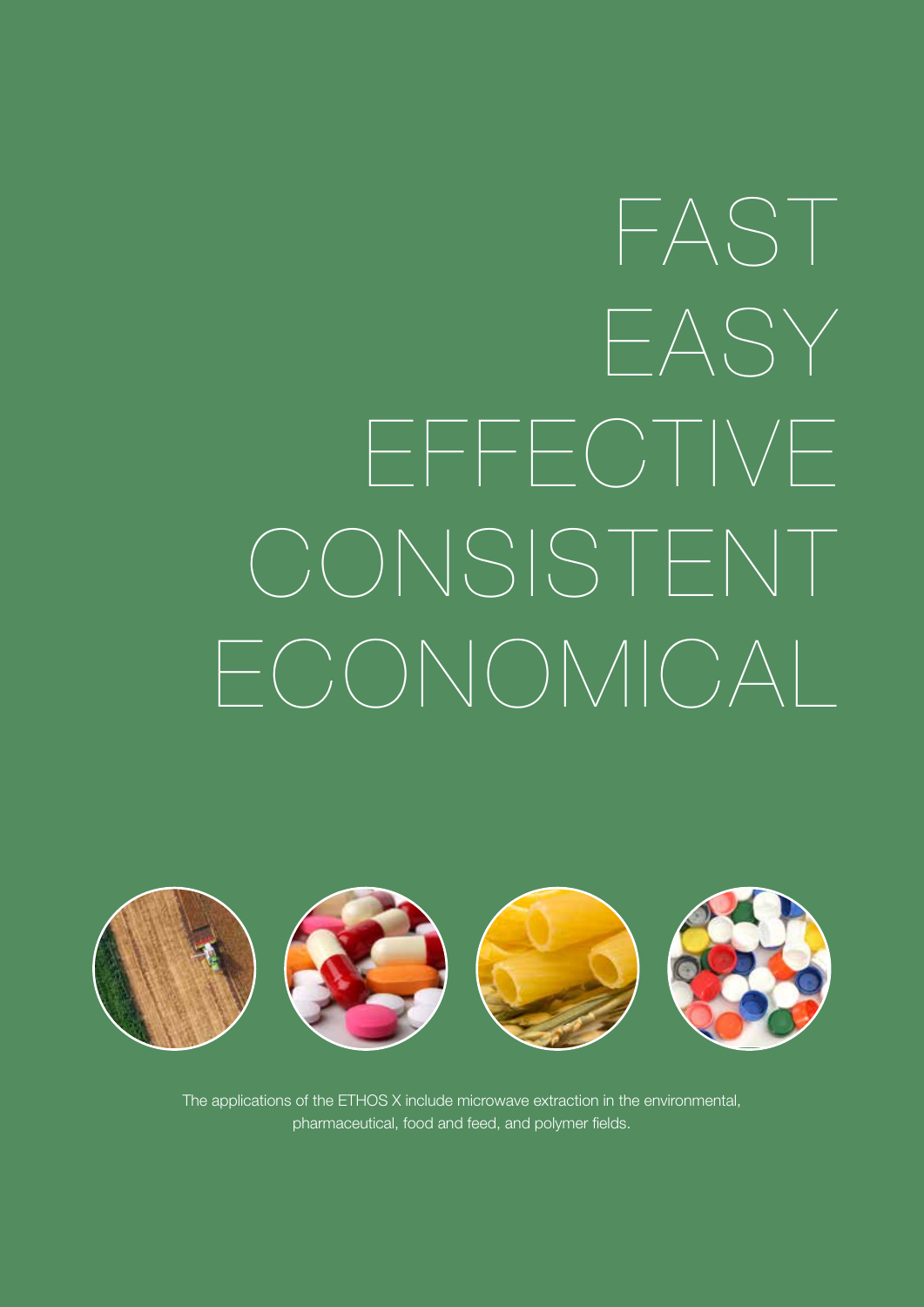## $-$  NFW MILEST

FAST - Microwave extraction is completed in just few minutes. The Milestone ETHOS X can simultaneously process multiple samples in a matter of minutes. Microwave assisted extraction uses closed vessels to heat the extraction solvent above its atmospheric boiling point. The elevated temperature increases the solubility of the analytes of interest and lowers the viscosity of the solvent, allowing it to better penetrate the matrix. This leads to dramatically reduced extraction times.

EASY - An important feature of the ETHOS X system is that it easily adapts to existing extraction chemistry. This is accomplished through the use of a unique, patented material, called Weflon. Without Weflon, extractions could only be performed with polar solvents (Acetone, Methanol, etc.) or mixtures of polar and non-polar solvents, because non-polar solvents are not heated by microwaves. Weflon eliminates this problem by acting as a coupling agent. Weflon stir bars are heated by microwaves and they subsequently transfer this heat to the non-polar solvent.

EFFECTIVE and CONSISTENT - Microwave extraction produces equal or higher analyte recoveries than older methods. Thanks to a combination of higher extraction temperatures, closed vessels, magnetic stirring, and precisely controllable temperature conditions, users of microwave extraction can expect a better quality of the results. The homogeneity of the microwave field and the precision of the temperature control are key elements in microwave extraction.

ECONOMICAL - Lower solvent usage reduces the costs of solvent purchase and disposal. Microwave extractions are carried out in closed, sealed vessels. The matrix is constantly bathed with hot solvent in a self-promoting reflux action with no loss of volatile analytes or solvent. The use of closed vessels, with the speed and efficiency of microwave heating, allows extractions to be performed with significantly less solvent, without sacrificing accuracy or precision. The simplicity of the microwave technique, along with the ability to process multiple samples simultaneously, reduces the attended labor time and increases overall productivity.

04

05

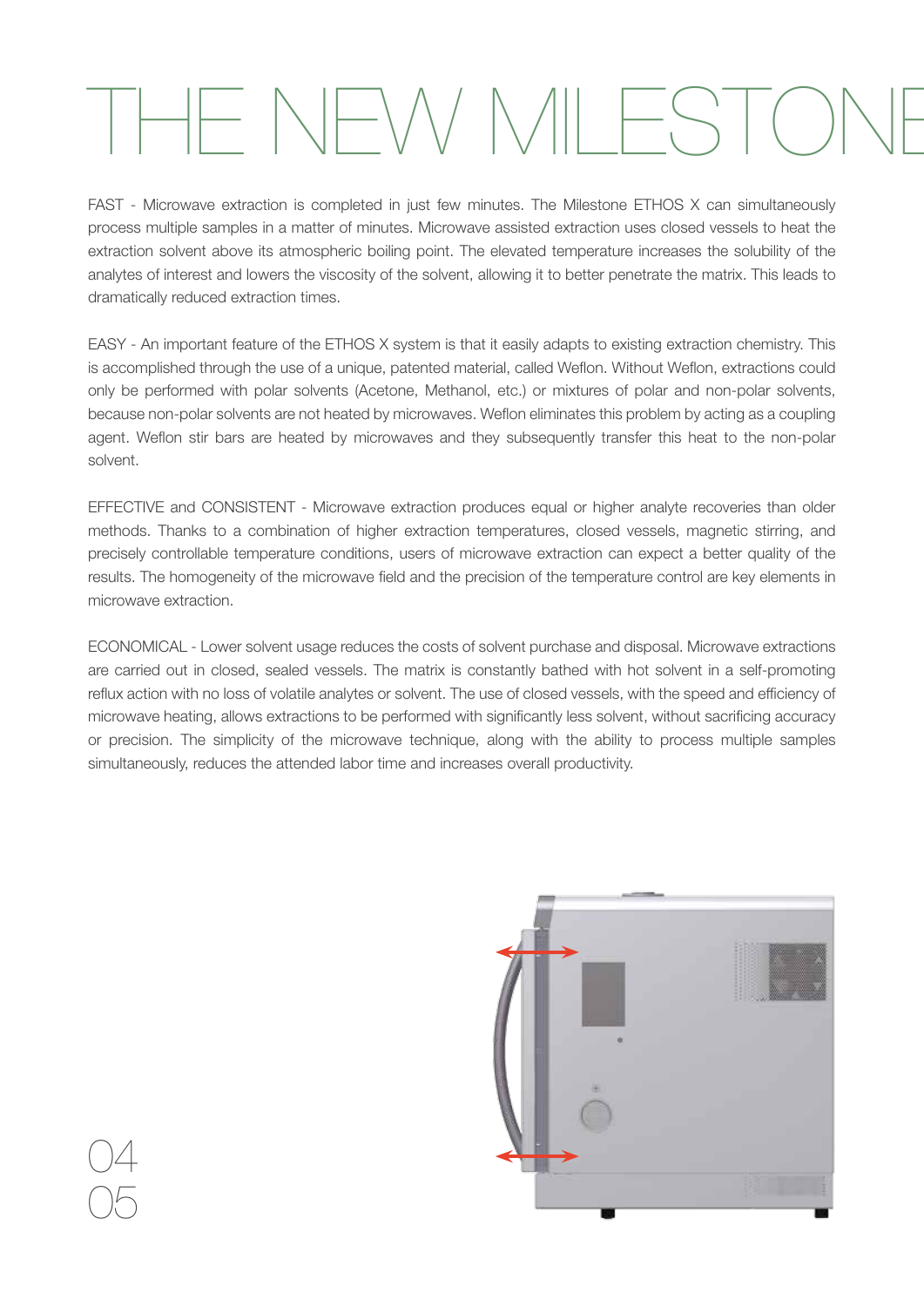#### $-H$ CSX

LARGEST MICROWAVE CAVITY - The new Milestone ETHOS X microwave cavity has a volume in excess of 70 liters, by far the largest currently available. Why is this important and what are the main implications of this design? Firstly, extraction rotors with more sample positions can be accommodated thus improving productivity and sample preparation throughput. Secondly, the microwave unit is inherently much safer, because a larger cavity better contains gases escaping from vessels, should there be a sudden over pressurization.

HIGHEST MICROWAVE POWER - The ETHOS X is equipped with two 950 Watt magnetrons for a total of 1900 Watt making it the most powerful microwave extraction system available. The system additionally employs a rotating diffuser that evenly distributes the microwaves throughout the cavity. High power coupled with the diffuser enables very fast heating of high throughput rotors.

PRESSURE-RESPONSIVE DOOR - The ETHOS X features a full stainless steel door with an innovative opening and self-resealing mechanism. Should there be a sudden over-pressurization of the cavity, the door slightly opens for rapid and safe pressure release and the microwave power is instantaneously cut off. Immediately afterward, the door is pulled back, resealing the cavity. For additional safety, an automatic door locking system does not allow the user to open the ETHOS X door during the microwave run. At the end of the run, the door remains locked until the solutions have cooled down to a user preset temperature. This prevents misuse of the instrument and in turn exposure of the chemist to high pressure vessels.

TEMPERATURE AND PRESSURE SENSORS - The new Milestone ETHOS X is equipped with the most advanced yet easy to use reaction sensors for complete quality control of the extraction conditions. Direct temperature and pressure control are used in a single reference vessel. In all vessels, contact-less temperature is used where the actual temperature of each and every vessel is continuously shown on the instrument control terminal during the microwave run, allowing an instant visual check of the extraction conditions. In addition, a contact-less pressure sensor monitors and controls all vessels simultaneously, preventing any leakage or venting.

Left: Pressure-responsive door schematics. Right: Direct and contact-less temperature control in all vessels are available with the ETHOS X.

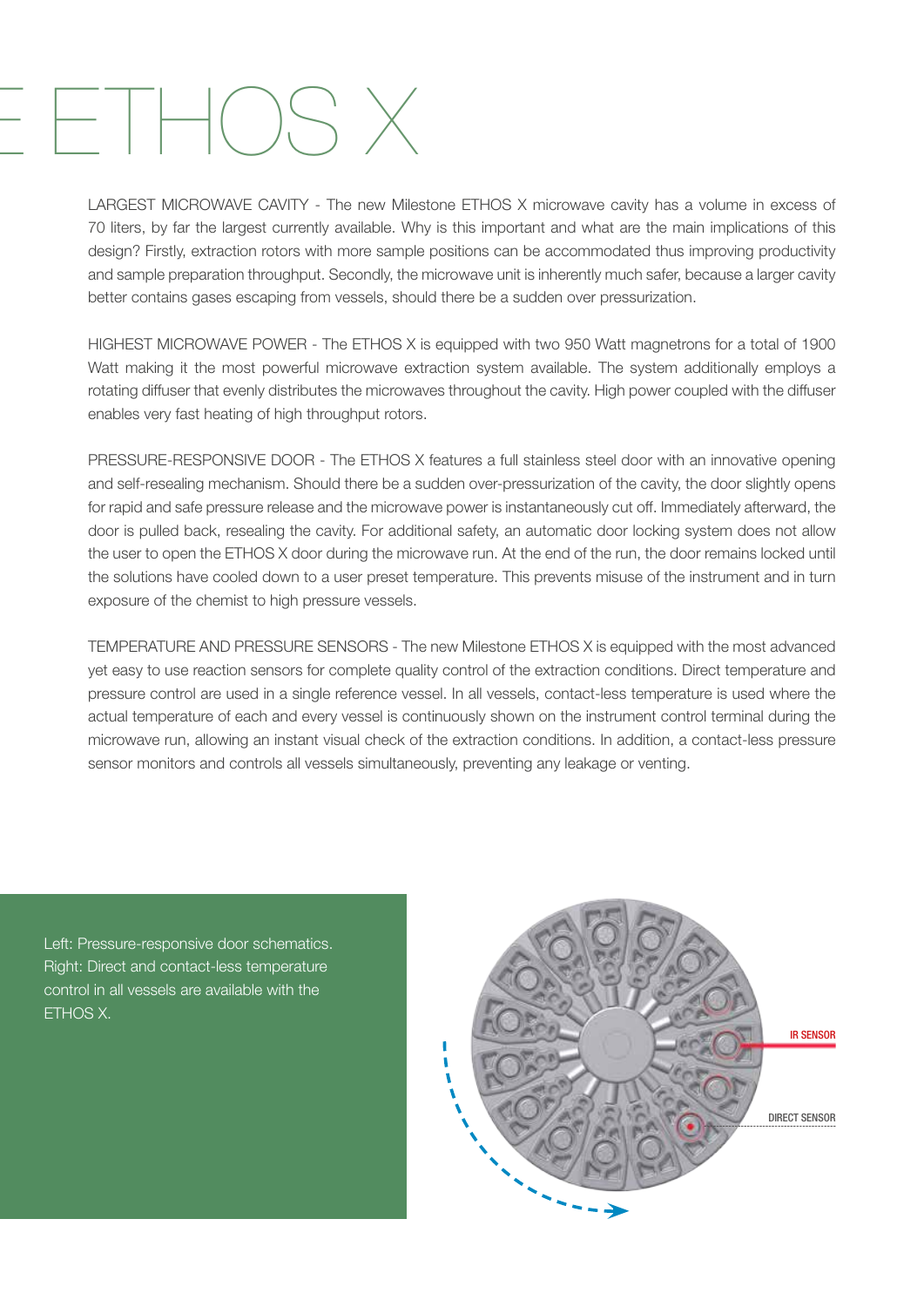PRESSURE ROTORS - A variety of different pressure rotors are available for the ETHOS X, to accomplish any kind of extraction task, from environmental samples to food and feed, from pharmaceutical matrices to polymers. The SK-12 and the SR-12 rotors consists of a carousel holding up to 12 high-pressure TFM vessels, with a volume of 100 mL, while the EK-24 consists of a 24-positions carousel, which holds large pressure vessels made of an innovative and unique inert polymer material. At the core of the vessel there is a disposable and inexpensive 100 mL glass vial. A self-regulating pressure cover assures safe operations of the system. Fast, easy-to-use automatic capping tools makes sure all vessels are properly tightened prior the microwave run.

USER INTERFACE - The ETHOS X is controlled via a compact terminal with an easy-to-read, bright, full-color, touchscreen display. The terminal is provided with multiple USB and Ethernet ports for interfacing the instrument to external devices and to the local laboratory network. The terminal runs a completely new user-friendly, icondriven, multi-language software to provide easy control of the microwave run. Simply recall a previously stored method or create a new one, press 'START' and the system will automatically follow the user defined temperature utilising a sophisticated PID algorithm. Several applications, including all US EPA and ASTM methods available, are preloaded in the ETHOS X terminal. There is no need to input the number of samples or weights being extracted, as the software will automatically regulate the microwave power accordingly. This assures a consistent quality of extraction and simplifies the use of the instrument.